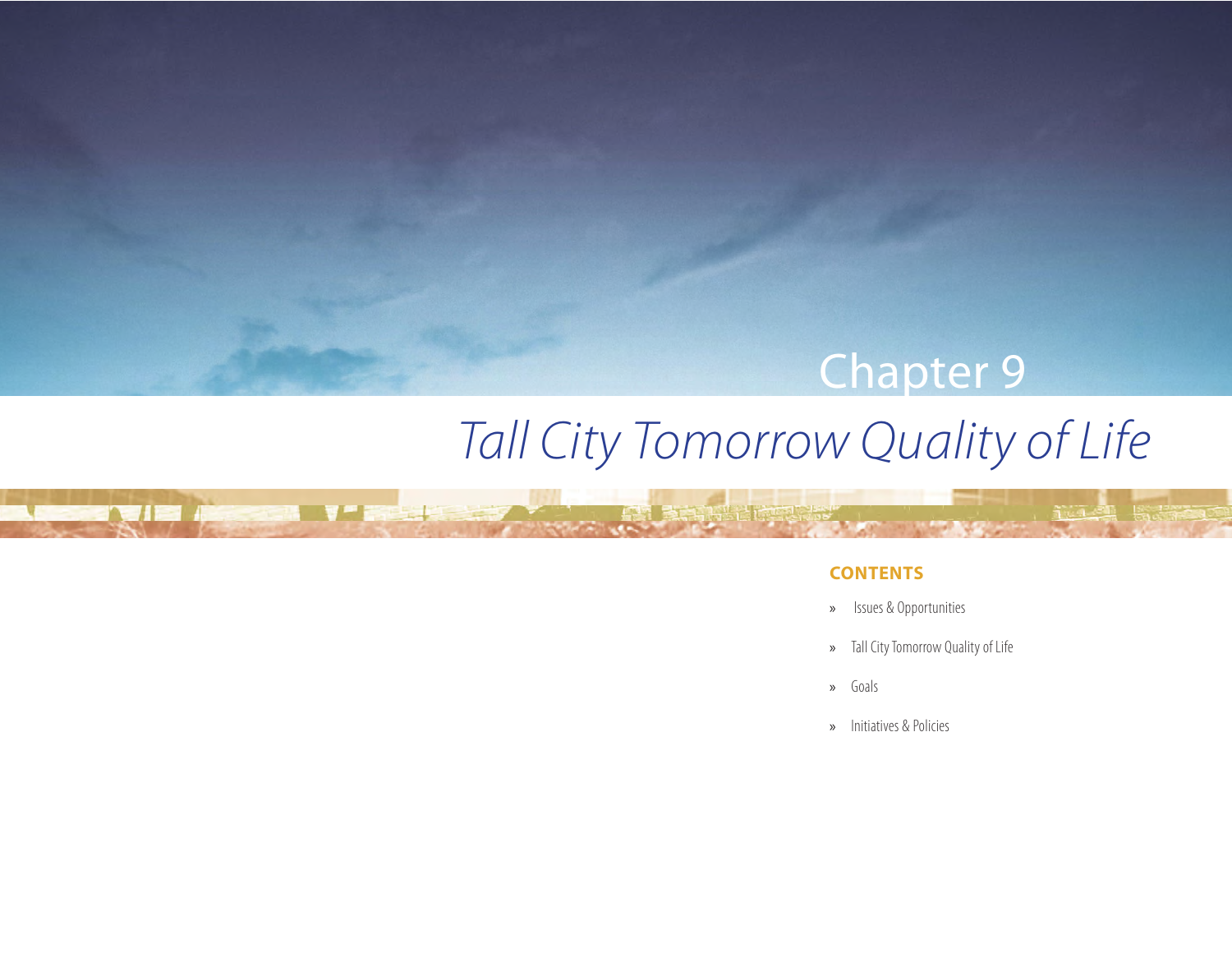

# Tall City Tomorrow Quality of Life

# **INTRODUCTION**

Midland provides a high quality of life to its residents, not only by providing valuable jobs and homes, but also through community amenities such as parks, trails, cultural facilities, and good schools. Continuing to support that quality of life is important to Midland's residents. While the city continues to grow, residents want to make sure that the features they love about Midland remain constant. This is important for existing residents but also when businesses are trying to attract and retain employees. Chapter 6 explored the aesthetic character of the community. A city that looks good and offers a great quality of life offers people the opportunity to expand their horizons, encourages a sense of community, advances creativity, and creates happy residents. Happy and engaged people are ultimately more productive and connected to the community. These attributes are especially important to a community that is trying to attract and retain quality residents and therefore a quality workforce.

Tall City Tomorrow Quality of Life is the parks, recreation, and cultural element of Tall City Tomorrow Plan. It draws heavily on the input residents provided during the planning process and the city's existing Parks Master Plan.

# **ISSUES & OPPORTUNITIES**

# Park Expansion

Midland has a number of excellent parks but park expansion has been slow over the years. During times of fast growth the city has not had the tools in place to make sure that the park system grew with the population. New neighborhoods have often been left without a park within walking distance (see page 32, Park Distribution). When growth has slowed, the city is often left without the budget resources, public support, or the sites necessary to fill in the gaps. Park acquisition and financing has to be separate from maintenance budgeting and the expansion of the system has to be done with a long term vision. Cities often purchase park land with a phased approach to development of that land. For a larger community park the land may even be purchased well ahead of residential development but with a longer term vision toward residents' needs.

# Draws and Playas

Numerous sections of this plan have discussed the opportunity that the playas and draws offer. These discussions have included: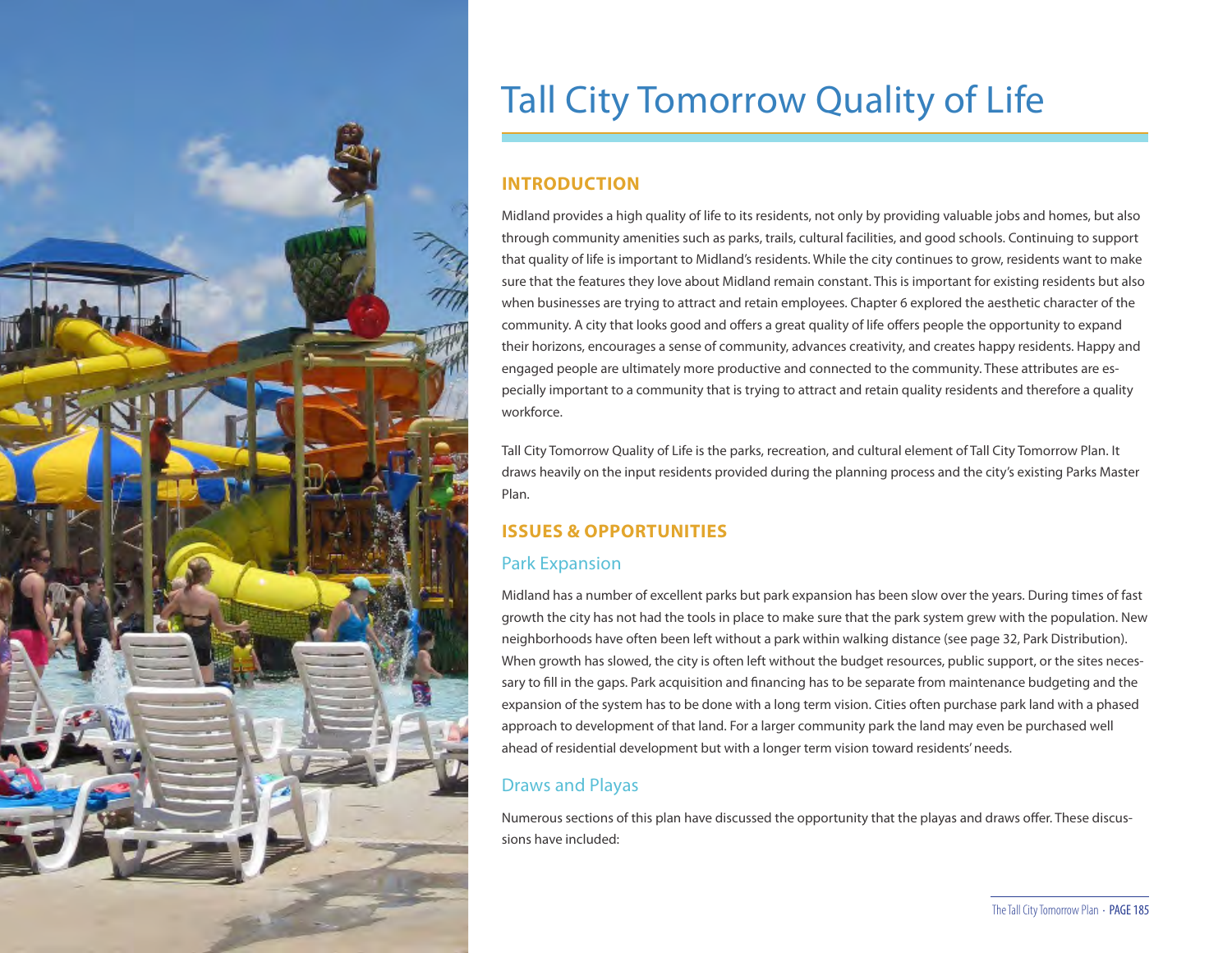- » Using the draws to expand the trail and bike system in Tall City Tomorrow Transportation
- » Multi-purposing the draws and playas for recreation and stormwater protection in Tall City Infrastructure
- » Expanding the city's parks and open spaces by using the playas in Tall City: An Integrated Land Use Vision
- » Adding to the city's character by improving the draws and making sure they are clear of debris in Tall City Character

Like all of the central United States, Midland doesn't have mountains or oceans but it has its own special and beautiful qualities. The playas and draws offer the best access to the region's natural beauty and the animal and floral life. Incorporating these assets into the city's park and recreation system will add to the city's quality of life, enhance stormwater protection, and connect residents to destinations around the city.

# Cultural Connections

Heritage and cultural opportunities and arts and entertainment have always been important to Midland residents. For many communities these events are centered in distinctive districts or neighborhoods, but this is not the case for Midland. The city lacks distinctive and identifiable districts or neighborhoods where residents gather to share in the arts and entertainment. There are venues scattered around the city but no central hub of activity and energy. The Tall City Central District Plan and the Land Use Vision identifies districts that could be improved and locations for future neighborhood centers. Supporting the city's traditional history and culture, while providing opportunities for new artists, will preserve the city's culture and expand residents' creative opportunities.

# **TALL CITY TOMORROW QUALITY OF LIFE PLAN**

Parks, recreation, and cultural resources are more than just about residents' play and leisure time, but are critical to the city's health, civic, and economic quality. Midland should be a hometown to every resident, a place that provides them opportunities to connect with fellow residents and make healthy life choices. No resident should be isolated from the community or lack easy access to the city's parks. To achieve high quality services and cultural assets, communities must come together to provide the resources necessary for long term investment. If these investments are not made, Midland will continue to be challenged to be seen as a "hometown."

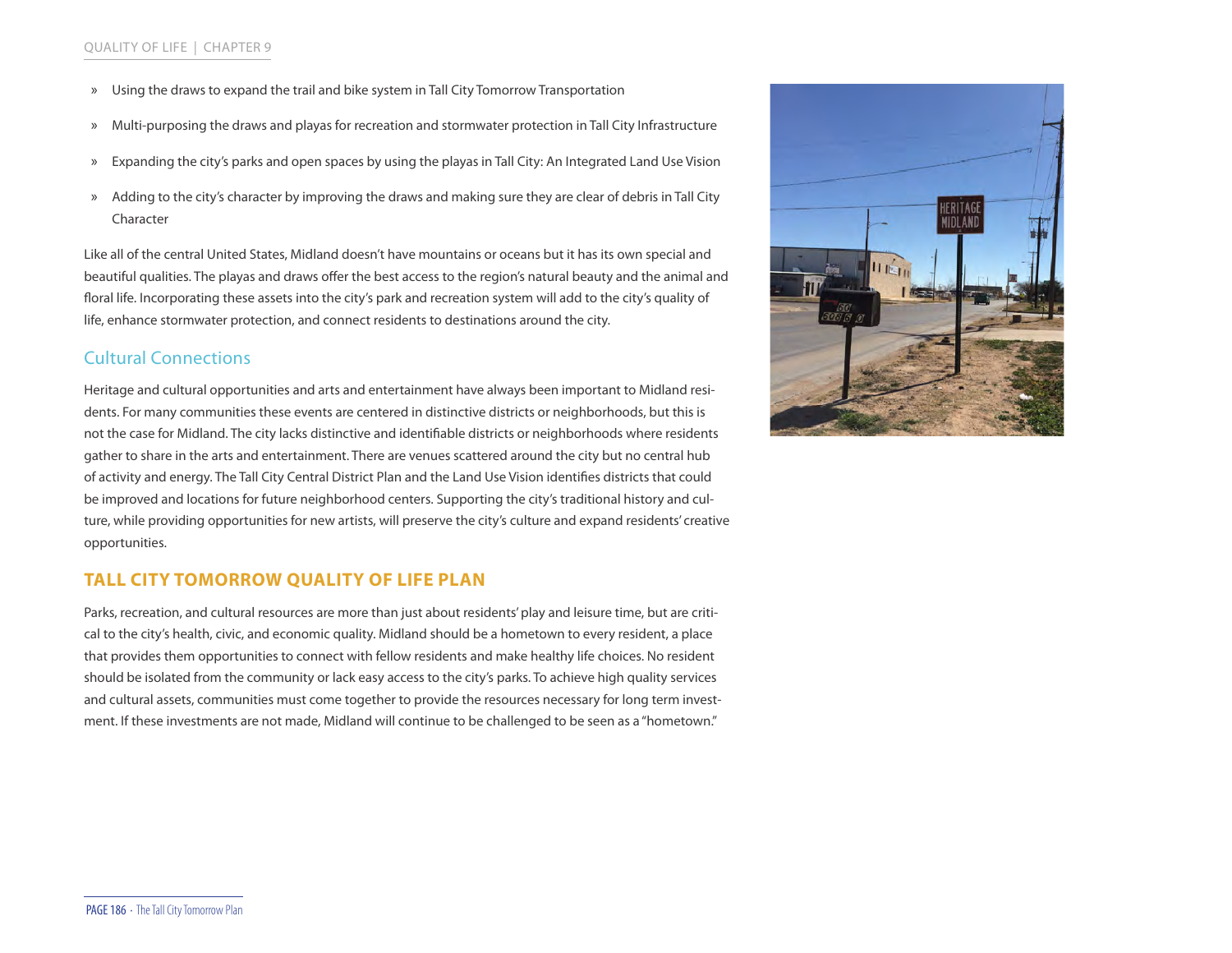"Perhaps more than any time in recent history, the City of Midland should consider the intangible "Quality of Life" issues that can transform a common city into a great city."

– 2012 City of Midland Parks, Recreation, and Open Space Master Plan

# **GOALS**

# 1. Provide park facilities and recreation services accessible to Midland's growing population.

Midland's historic trend has been to focus on the need for housing and commercial needs during growth periods without the consideration of additional open space needs. Once the growth slows, the community's support for funding is often hard to find. In the future Midland must incorporate open space and parks into the demand created by any new population and must monitor the needs and interests of existing residents closely.

# 2. Develop one or more cultural districts within Midland that offer a rich variety of art and entertainment options.

Residents throughout the planning process talked about their love of the city but also lamented that there was limited opportunity for arts and entertainment. It is always easier to feel that the "grass is greener" in another community but residents should not have to leave the community on a regular basis to find these options. Midland should provide a wide variety of options in places that allow residents to feel connected to the community.

# 3. Identify and establish an interconnected network of natural areas that provide recreation options and protect natural resources.

What makes for a high quality of life varies from household to household but there are a few items that are common. Good schools and parks are often at the top. Every resident, from the mom pushing a stroller on an evening walk to a group of friends from school should be able to access the city's parks and open spaces. Recreation options should not require a ride in a car, but access to the city's best natural resources should be easy and allow residents to make healthy life choices on a daily basis.

# 4. Encourage neighborhood and community destinations that are family friendly and support strong social networks.

In an age of social media, when many young residents' interactions take place online, communities need to be even more vigilant in providing quality spaces for people to relax, exercise, and interact with fellow residents. Personal interactions and relationships make for stronger communities but those places first have to exist in a city. Residents that are isolated are less invested in their property, their neighborhood, and ultimately in their community. If Midland wants to remain the family-friendly community it is, the city will need to support the development of places that bring people together in safe and affordable ways.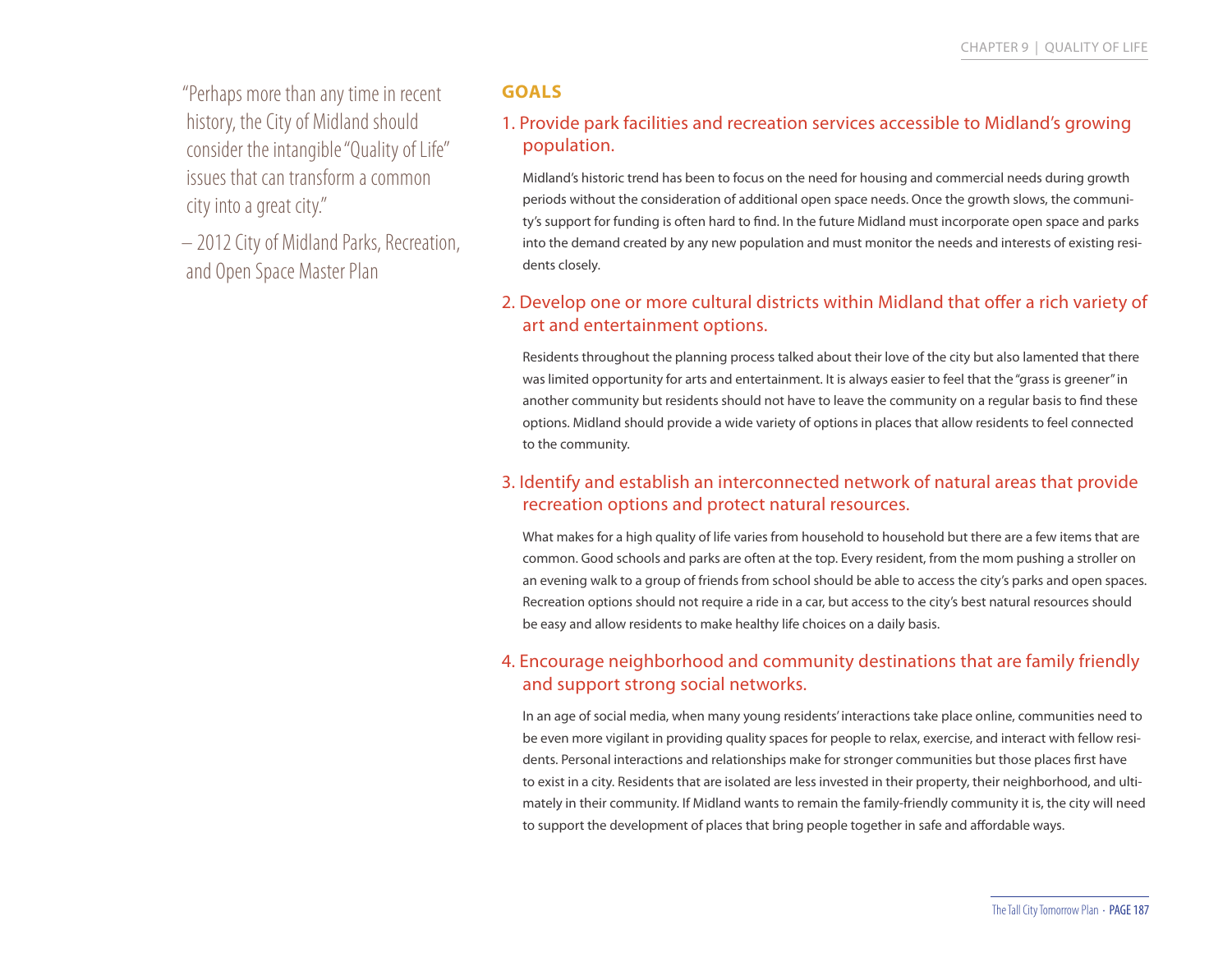# **INITIATIVES & POLICIES**

#### 1. Update the city's existing Parks, Recreation, and Open Space Master Plan as required

*Action item: Implement existing and future parks, recreation, and open space master plans.* 

Cities are required to complete a comprehensive parks, recreation, and open space master plan every 10 years. The last plan completed for Midland was in 2007, meaning that an extensive update should take place in the next year. The update to this document offers the city a great opportunity to assess the city's park needs after a heightened growth period that had not yet started in 2007. More important is the implementation of this document. This strategic vision should be implemented by the city to ensure the continuation of a high quality system and access for all to quality parks.

# 2. Add park land to the city's system to ensure the same level of service as the city's population grows

*Action item: Expand the city's neighborhood park system to growth areas outside of Loop 250.* 

Within areas that are already developing the city must take more aggressive steps to identify and secure property for parks. For areas that have not already seen development the city must implement a park dedication system that ensure that new neighborhood parks are developed in conjunction with new growth (see Initiative 5).

#### *Action item: Add to the city's community park system through the preservation of large playas*

As the city grows in population new community parks will also need to be added. Residents should expect that at minimum the city will maintain the current level of service or acres per resident that exist today. Surrounding the city are several large playas. These areas provide a great opportunity to enhance stormwater protection, connect residents to the region's ecosystem, and expand the city's parks system. These parks may have to be slightly larger than the playa itself to ensure good stormwater protection and adequate space for park amenities. These areas should also be connect to surrounding neighborhoods, the park system, and major community destinations through the draws and hike and bike system.

### 3. Plan for enhancements to existing parks

#### *Action item: Budget adequately for the maintenance and improvement of existing parks on an annual basis*

The city should provide a reliable and diversified funding package for park maintenance, capital improvement, and operations. This may including working with local organizations to assist in these efforts. This works best for maintenance and capital improvements but not necessarily for operations. Although, companies may be tapped to sponsor some operations or events. As part of these partnerships and through the Park and Recreation Master Plan, locations for new recreation interest (dog parks, Frisbee golf, etc.) should be identified and development and operations budgets assembled.



"Host Specialized events in Parks"

– Community Comment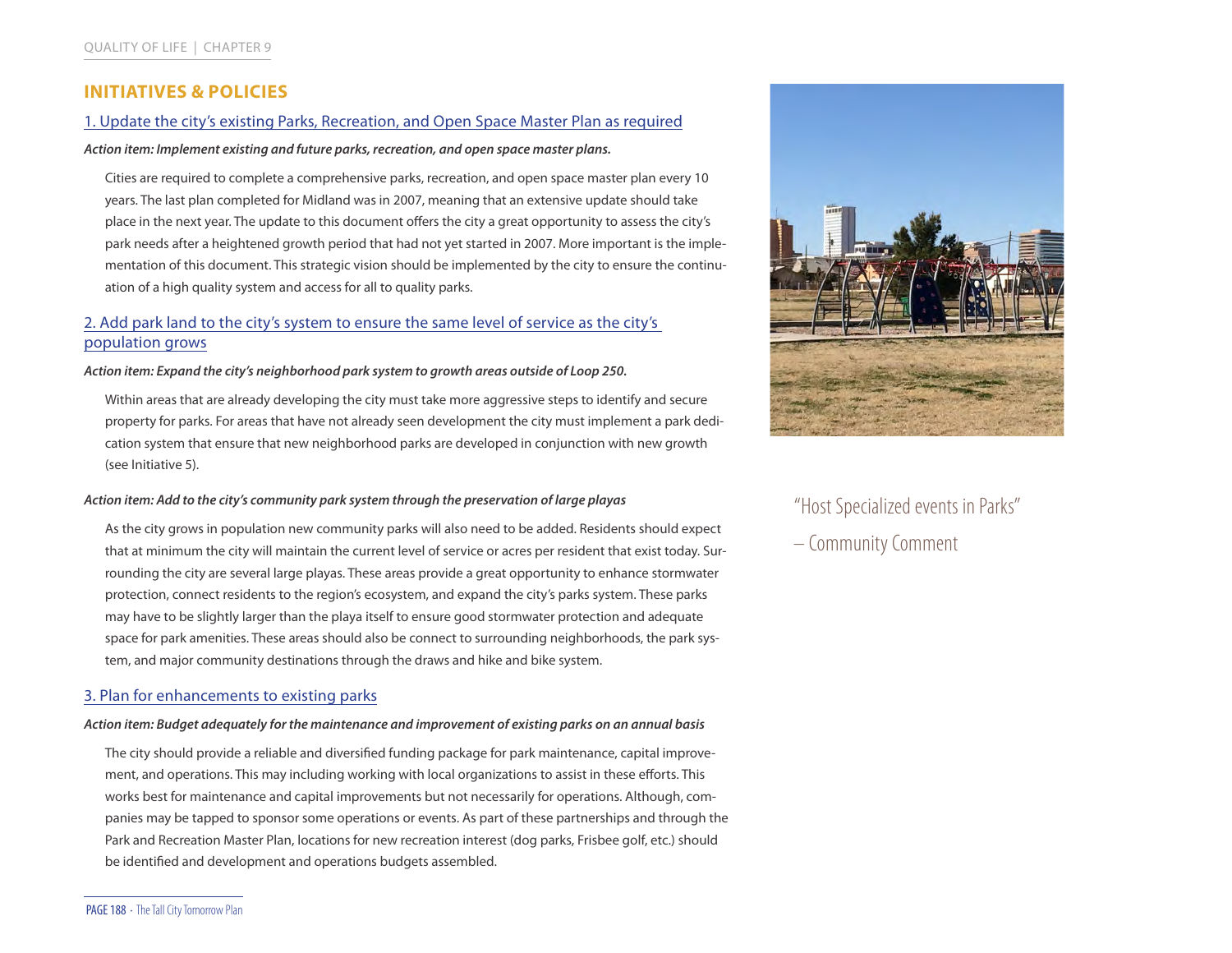



# 4. Use trails and the draws to connect the city's existing and future parks through a linear recreation system

#### *Action item: Implement the 2014 Hike and Bike Trails Master Plan (see also Transportation initiatives)*

Midland's Hike and Bike Trails Master Plan outlines an extensive list of potential projects that will connect key destinations. The plan includes priority projects, design standards, funding sources, and responsibilities. This system can be an easier and sometimes more affordable way to connect residents in underserved neighborhoods to parks.

#### *Action item: Fund improvements to existing draws*

The condition of the draw system can be sporadic and older sections with the existing city can have the least appealing environments. For some of the city's draws, especially in the eastern half of the city, the draws are channelized or attract debris. Improvements should enhance stormwater management and provide a quality greenway that is accessible to residents. Draws outside of Loop 250 should also offer non-motor vehicle access around the city and connect these areas to destinations, such as parks, schools, churches, and commercial centers inside the Loop.

#### 5. Identify and implement new programs and policies for funding park expansion

#### *Action item: Adopt a park land dedication ordinance*

Neighborhood parks are a fundamental component of any park system. These are the parks where families walk for playground time or a picnic. They are the spot where neighbors interact and connect with their community. In the past there has been no set policy or ordinance to ensure that new neighborhood parks are developed in growing areas. The city should adopt a park land dedication ordinance that would assist in the acquisition of neighborhood park land. This can be done by requiring either a land dedication or payment of cash in lieu of a dedication by developers as a condition of subdivision plat approval. The development of these spaces then can be phased in as growth occurs within an area. Ultimately everyone benefits from this type of approach – one development doesn't have to cover the full cost of including a park, and they have added value to their development because of the appeal neighborhood parks have for buyers.

#### *Action item: Team with local civic organizations and philanthropists to fund the expansion and improvement of the park system*

The city should develop partnerships and sponsorships with local organizations to assist with the improvement and expansion of the park system. For smaller neighborhood parks partnerships with civic organizations can assist in the maintenance for fundraising for smaller scale improvements, such as new playground equipment. For larger scale or community parks the city should consider teaming with local businesses or philanthropists to fund or sponsor expansions. These often include naming rights and other recognitions for the sponsoring company.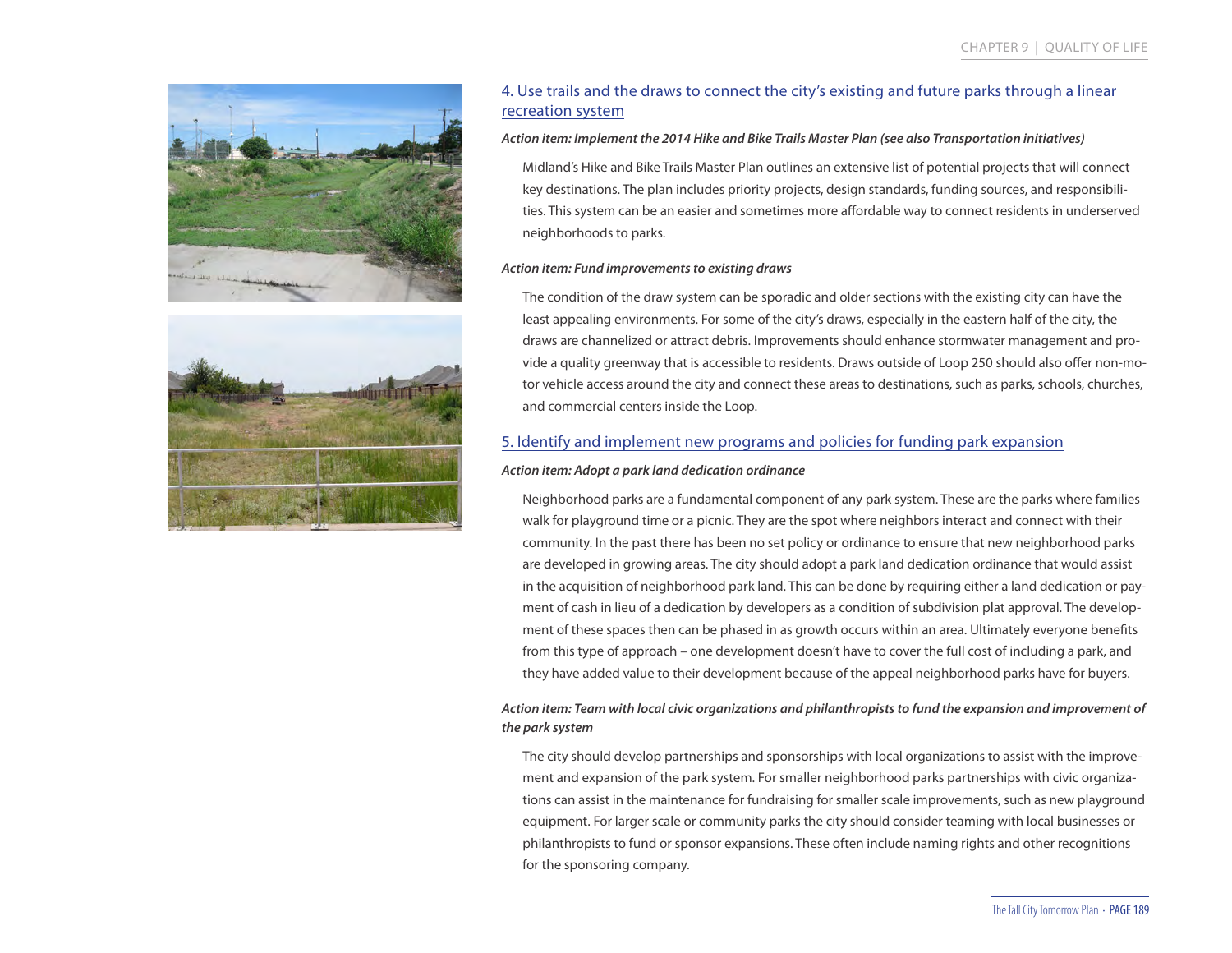# 6. Preserve or enhance natural habitat and open spaces

#### *Action item: Maintain and improve the existing habitat areas.*

Spaces like the I-20 Wildlife Preserve should be supported as a community amenity. City support may come in the form of infrastructure, such as adequate road access and quality signage directing residents and visitors to the site. These sites provide great education opportunities, open spaces for walking trails, and improved stormwater management.

#### *Action item: Require preservation of existing playas as development occurs around them.*

These resources should be preserved, both for the stormwater management protection they can provide and also the natural features that they can provide to residents. Midland's stormwater system is heavily dependent on the draws and streets, often resulting in standing water in the streets. In future development the playas should be used to assist in the absorption of this stormwater and protection from flash flooding along the draws.

#### *Action item: Connect the city's playas through greenways and draws and make them accessible to the public.*

As a key part of the city's future community park system the playas should be connected through a system of greenways, draws, and parkway system. The draws provide an easy and comfortable way to make these resources connect for people outside of their cars. Using the proposed parkway system (See Tall City Tomorrow Transportation: Collectors Initiative 4) motorists, pedestrians, and bicyclists should be connected to the playas.

# 7. Implement land use regulations that support the development of mixed-use developments

#### *Action item: Implement land use guidelines outlined in Chapter 3.*

Chapter 3 outlined the benefits of encouraging a mix of land uses and activities. Implementation of an intensity-based approach combines like uses and encourages the creation of more vibrant centers of activity. These centers add to residents' quality of life by improving access to daily services, jobs, and entertainment options.

#### *Action item: Direct city investments and redevelopment dollars toward mixed-use projects.*

Residents asked for more destinations where a person could walk, dine, and shop in one stop. The city should prioritize infrastructure and redevelopment dollars in the Central District and the Eastside Infill area toward projects that create mixed use destinations. This same approach should be taken for any of the city's existing commercial nodes.

"Create more parks: not just manicured ball-fields, but "natural areas," where people can walk/bike/horseback ride. While the Basin is not beautiful, it is interesting and there is beauty in the details—the small things like the various flora and fauna"

– Community Meeting Comment

"I'd like to see more parks/walking trails/central shops where you could spend an afternoon (think small town downtowns with a central anchor) hanging out. "

– Greta M.